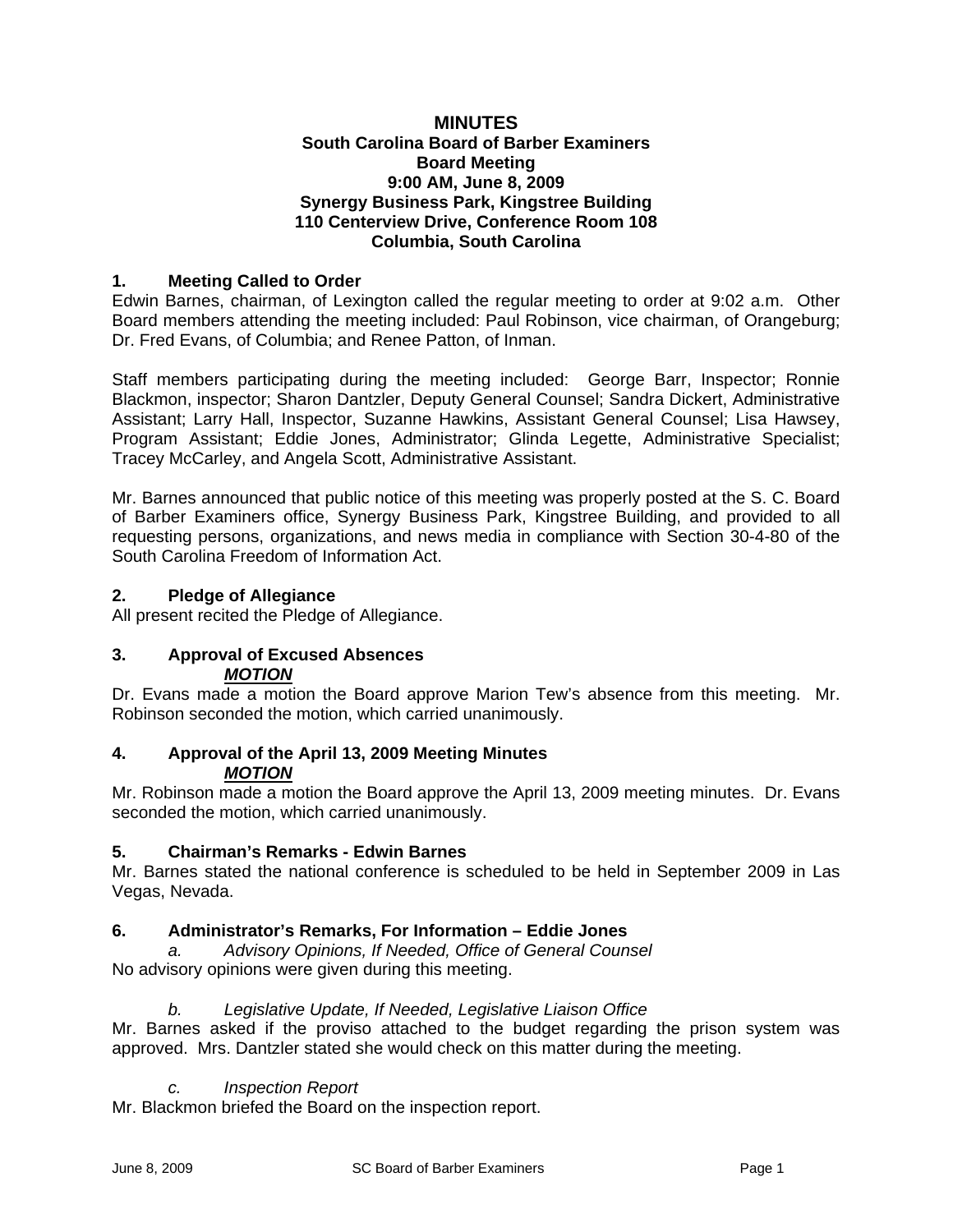### **7. Unfinished Business**

There was no unfinished business for discussion during this meeting.

### **8. New Business**

A. Approval of April 13, 2009 DRC Report

Mr. Blackmon briefed the Board on the April 13, 2009 DRC report.

### *MOTION*

Dr. Evans made a motion the Board approve the April 13, 2009 DRC report. Mr. Robinson seconded the motion, which carried unanimously.

### **Executive Session**

### *MOTION*

Ms. Patton made a motion the Board enter executive session to seek legal advice. Dr. Evans seconded the motion, which carried unanimously.

# **Return to Public Session**

### *MOTION*

Mr. Robinson made a motion the Board return to public session. Dr. Evans seconded the motion, which carried unanimously.

#### B. Approval of MOA – Profile Barber College

This proceeding was recorded by a court reporter in order to produce a verbatim transcript if requested in accordance with the law.

### *MOTION*

Mr. Robinson made a motion the Board fine Mr. Samuels \$500, suspend the license of Profile Barber School for one year, and suspend Mr. Samuels' instructor license for six months (through December 2009). Ms. Patton seconded the motion, which carried unanimously.

C. Student Barbering Hours at Heyward Career and Technology Center

On May 8, 2009 the Board received a letter from Sherry Rivers, principal of Heyward Career and Technology Center. Ms. Rivers is asking the Board accept students' hours that were accumulated between September 1, 2008 and January 28, 2009.

Sherry Rivers appeared before the Board and gave a timeline of events regarding the barber program.

The Board informed Ms. Rivers it could not grant hours to individuals who did not have permits.

### D. Approval of Reciprocity Application

a. Greenberry Owens, Jr.

On February 24, 2009 the Board received a reciprocity barber application from Greenberry Owens, Jr. He cannot provide proof of education or testing as the school no longer has that information. Staff notified Mr. Owens by letter dated May 26, 2009 that the Board would be reviewing his application during this meeting and asked that he be present to answer questions from the members.

Greenberry Owens, Jr. was promoted to the tenth grade; however, he only completed the ninth grade. He attended an industrial school located in Florence, which is where he learned to cut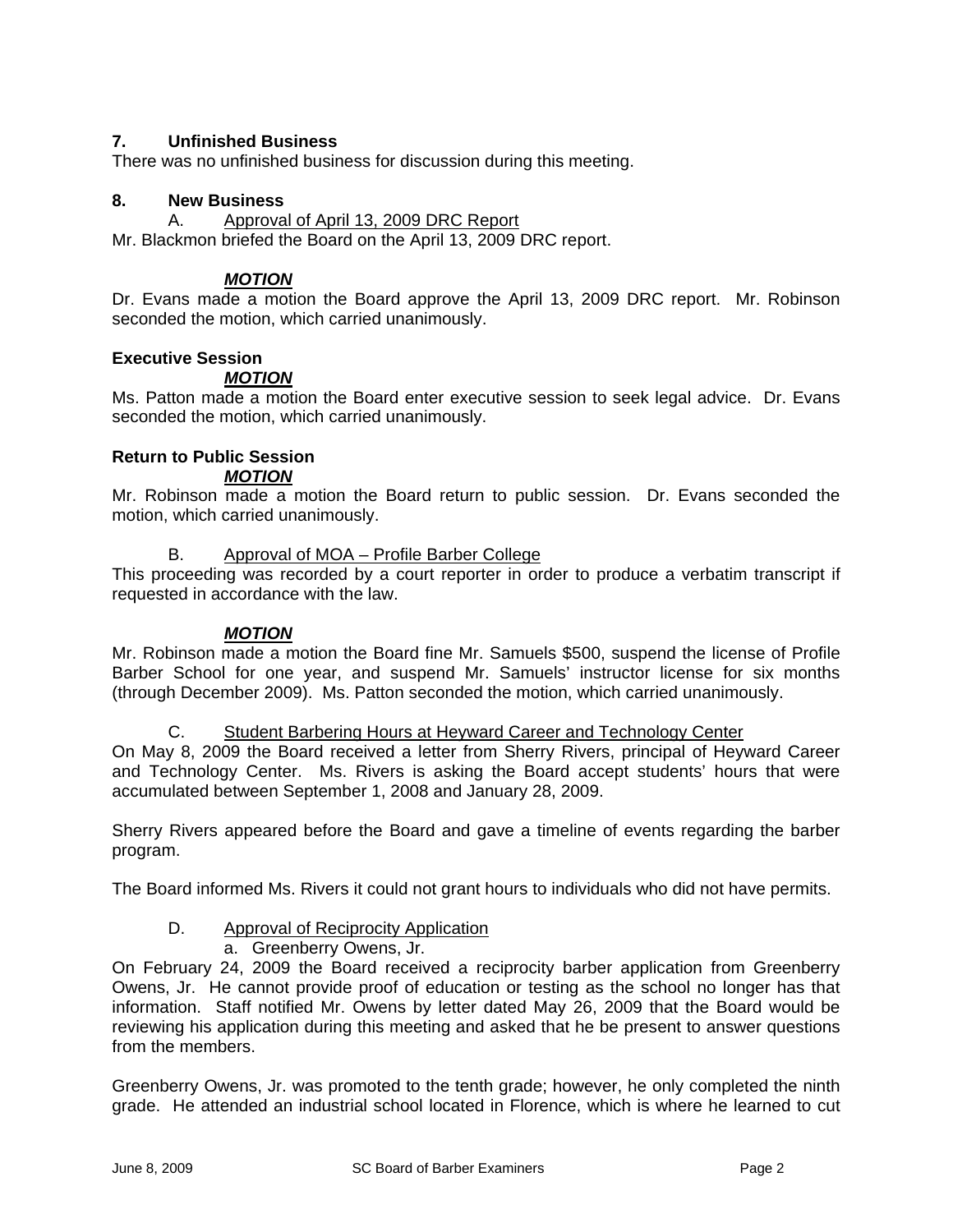hair. He took the state exam in South Carolina on July 25, 1961 and moved to Georgia in 1967 where he took the barber exam. He has been and is licensed in Georgia and owned three barber shops. His Georgia license is current through December 31, 2010.

### *MOTION*

Ms. Patton made a motion the Board grant licensure by reciprocity to Mr. Owens as long as the Georgia license is current. Mr. Robinson seconded the motion, which carried unanimously.

E. Approval of Third Student Permits

a. Dennis Alexander, Jr.

On April 15, 2009 the Board received a request from Dennis Alexander, Jr. seeking the Board's approval of his third student permit. Staff notified Mr. Alexander by letter dated May 5, 2009 that the Board would review his request and asked that he be present to answer questions from the members.

Mr. Alexander did not appear during this meeting and the Board did not take action on his request for a third student permit.

## b. Christopher Bennon

On April 13, 2009 the Board received a request from Christopher Bennon seeking the Board's approval of his third student permit. Staff notified Mr. Bennon by letter dated May 5, 2009 that the Board would review his request and asked that he be present to answer questions from the members.

Christopher Bennon is accumulating hours through OJT. In June 2008 his mother lost her job and he had to work until she was able to make ends meet. He lacks 500 hours of OJT training.

### *MOTION*

Dr. Evans made a motion the Board approve a third student permit for Mr. Bennon. The motion was seconded by Mr. Robinson, which carried unanimously.

### c. Brittany Bowman

On April 20, 2009 the Board received a request from Brittany Bowman seeking the Board's approval of her third student permit. Staff notified Ms. Bowman by letter dated May 5, 2009 that the Board would review her request and asked that she be present to answer questions from the members.

Brittany Bowman lacks approximately 700 hours. She is doing apprenticeship at a barber shop in Clemson.

### *MOTION*

Ms. Patton made a motion the Board approve a third student permit for Ms. Bowman. Mr. Robinson seconded the motion, which carried unanimously.

### d. Johnadrian Canty

On April 15, 2009 the Board received a request from Johnadrian Canty seeking the Board's approval of his third student permit. Staff notified Mr. Canty by letter dated May 5, 2009 that the Board would review his request and asked that he be present to answer questions from the members.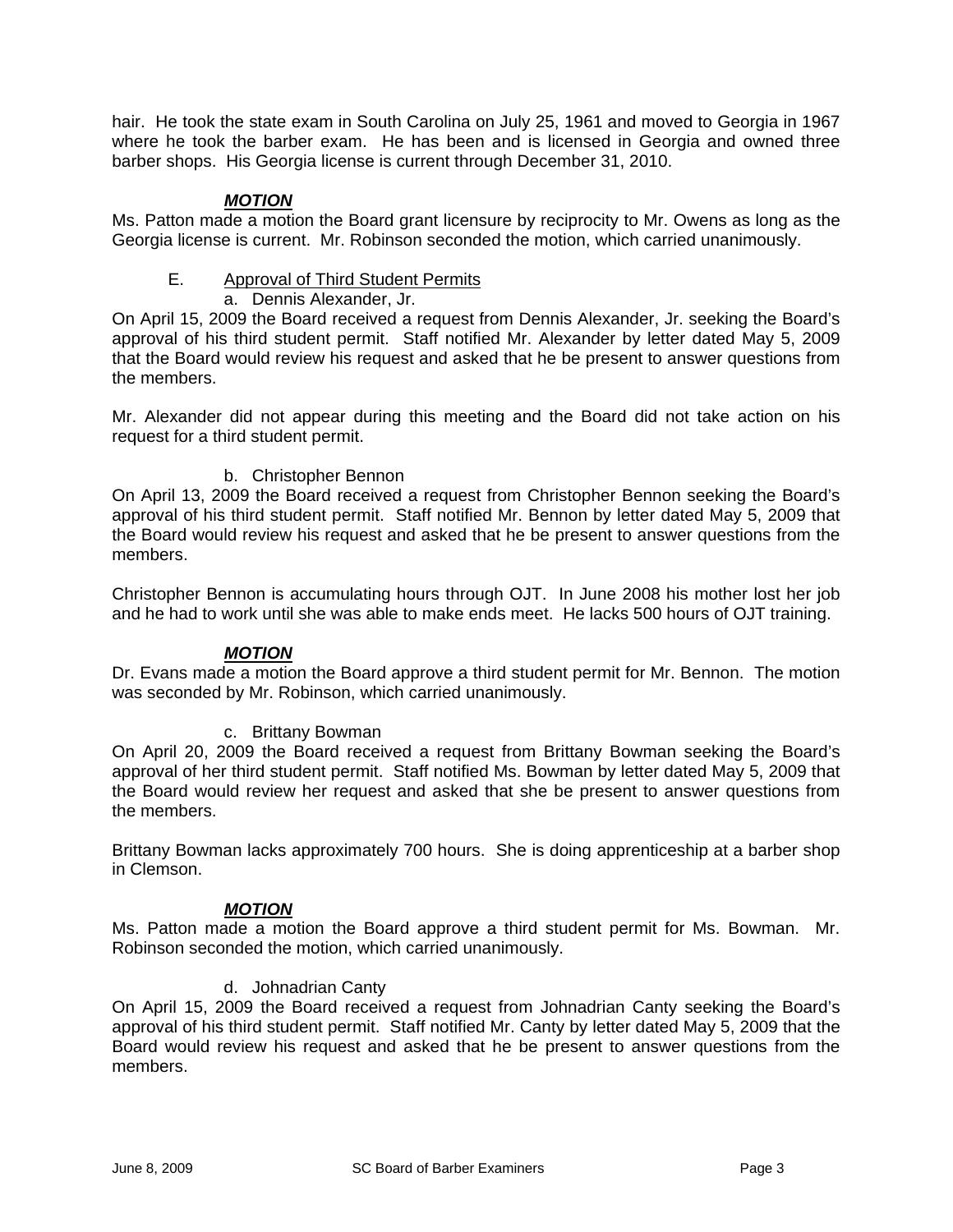Johnadrian Canty has approximately 1,200 hours and he lacks approximately 700 hours. He would like to complete his hours at Fresh Cut Barber Shop in Winnsboro. This shop is located approximately 13 miles from his house.

### *MOTION*

Mr. Robinson made a motion the Board approve a third student permit for Mr. Canty. Dr. Evans seconded the motion, which carried unanimously.

### e. Desmond E. Choice

On April 10, 2009 the Board received a request from Desmond Choice seeking the Board's approval of his third student permit. Staff notified Mr. Choice by letter dated May 5, 2009 that the Board would review his request and asked that he be present to answer questions from the members.

Desmond Choice lacks approximately 800 hours of OJT. He has been at the same shop for two years. Due to economic hardship he had to take a full time job, which interrupted his training.

### *MOTION*

Mr. Robinson made a motion the Board approve a third student permit for Mr. Choice. Ms. Patton seconded the motion, which carried unanimously.

### f. Exzavia Giles

On May 26, 2009 the Board received a request from Exzavia Giles seeking the Board's approval of a third student permit. Staff notified Mr. Giles by letter dated May 26, 2009 that the Board would review his request and asked that he be present to answer questions from the members.

Exzavia Giles did not appear before the Board during this meeting and the Board did not take action on his request for a third student permit.

### g. Arthur McCullum

On April 21, 2009 the Board received a request from Arthur McCullum seeking the Board's approval of a third student permit. Staff notified Mr. McCullum by letter dated May 5, 2009 that the Board would review his request and asked that he be present to answer questions from the members.

Arthur McCullum has approximately 749 hours. He has been working as an OJT student at Thompson's Barber Shop, but will be going to a barber college in Florence.

### *MOTION*

Ms. Patton made a motion the Board approve a third student permit for Mr. McCullum. Mr. Robinson seconded the motion, which carried unanimously.

#### h. Kevin A. Odom

On May 1, 2009 the Board received a request from Kevin A. Odom seeking the Board's approval of his third student permit. Staff notified Mr. Odom by letter dated May 5, 2009 that the Board would review his request and asked that he be present to answer questions from the members.

Kevin Odom has approximately 1,500 hours and lacks approximately 420 hours of training.